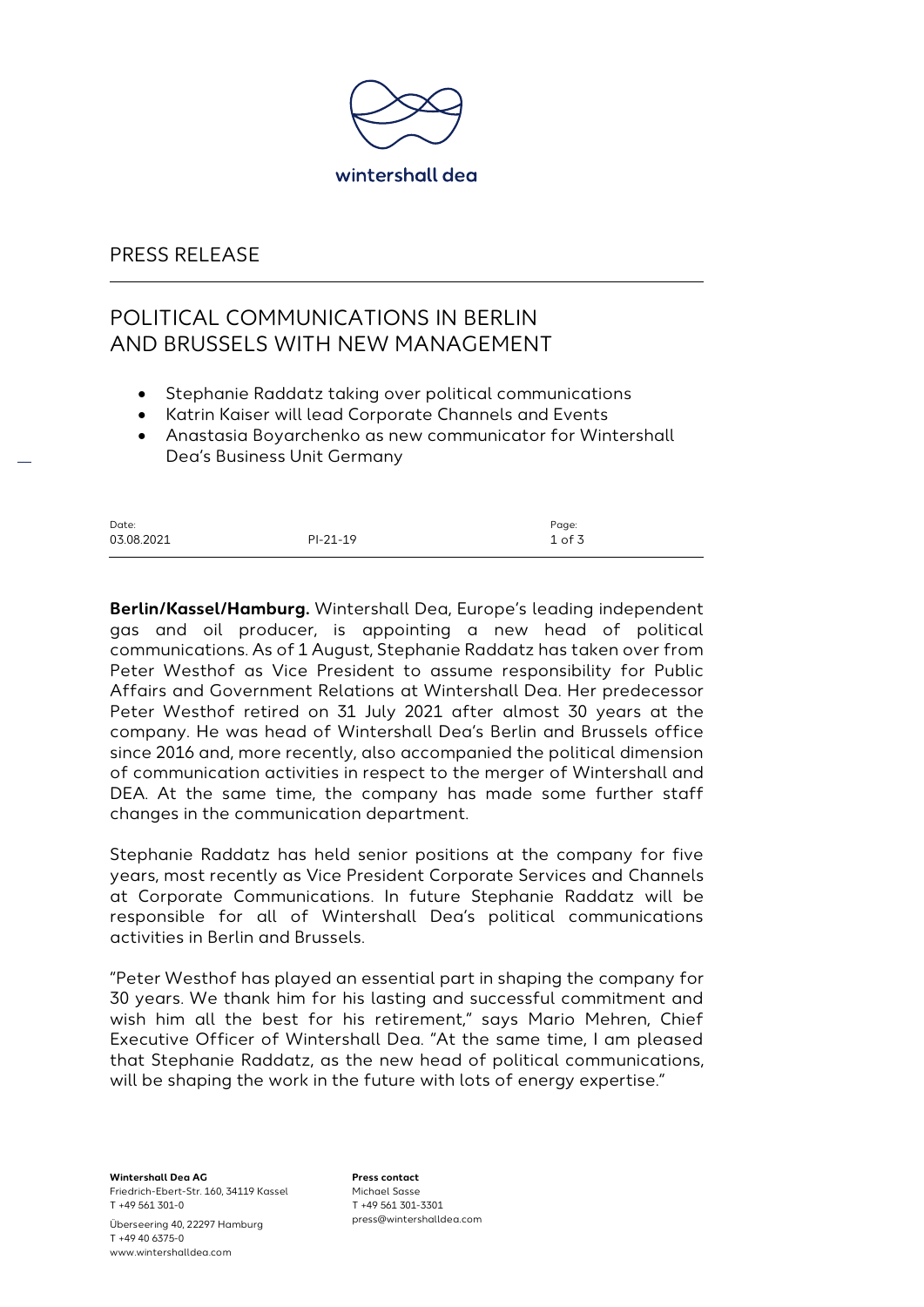

### PRESS RELEASE

| Date:      |            | Page:      |
|------------|------------|------------|
| 03.08.2021 | $PI-21-19$ | $2$ of $3$ |
|            |            |            |

Katrin Kaiser took over from Stephanie Raddatz on 1 August 2021 as Vice President with responsibility for Corporate Services and Channels. Katrin Kaiser has been at the company since 2013 and was previously editor-inchief of the employee magazine.

There has also been a change at the top of communications for Wintershall Dea's Germany subsidiary: the company appointed Anastasia Boyarchenko Vice President Communications for the Business Unit Germany in Hamburg in July 2021.

Anastasia Boyarchenko has thus made a job transfer from Wintershall Dea Russia, where she had headed the Communications and Events department in Saint Petersburg since May 2018, to Hamburg. Prior to that, she had worked as a press spokesperson for Corporate Communications at the former Wintershall in Kassel. Anastasia Boyarchenko will intensify communications and dialogue at the Wintershall Dea production sites in Germany. She took over from Carolin Flemming, who had held the position since the merger of Wintershall and DEA and has now left the company.

Wintershall Dea's global communications activities will continue to be led by Michael Sasse, Senior Vice President Corporate Communications. Michael Sasse has worked for Wintershall and then Wintershall Dea since 2002.

#### **About Wintershall Dea**

Wintershall Dea is Europe's leading independent natural gas and oil company with more than 120 years of experience as an operator and project partner along the entire E&P value chain. The company with German roots and headquarters in Kassel and Hamburg explores for and produces gas and oil in 13 countries worldwide in an efficient and responsible manner. With activities in Europe, Russia, Latin America and the MENA region (Middle East & North Africa), Wintershall Dea has a global upstream portfolio and, with its participation in natural gas transport, is also active in midstream business. *More in our [Annual Report.](https://wintershalldea.com/de/investor-relations/2020-geschaeftsbericht)*